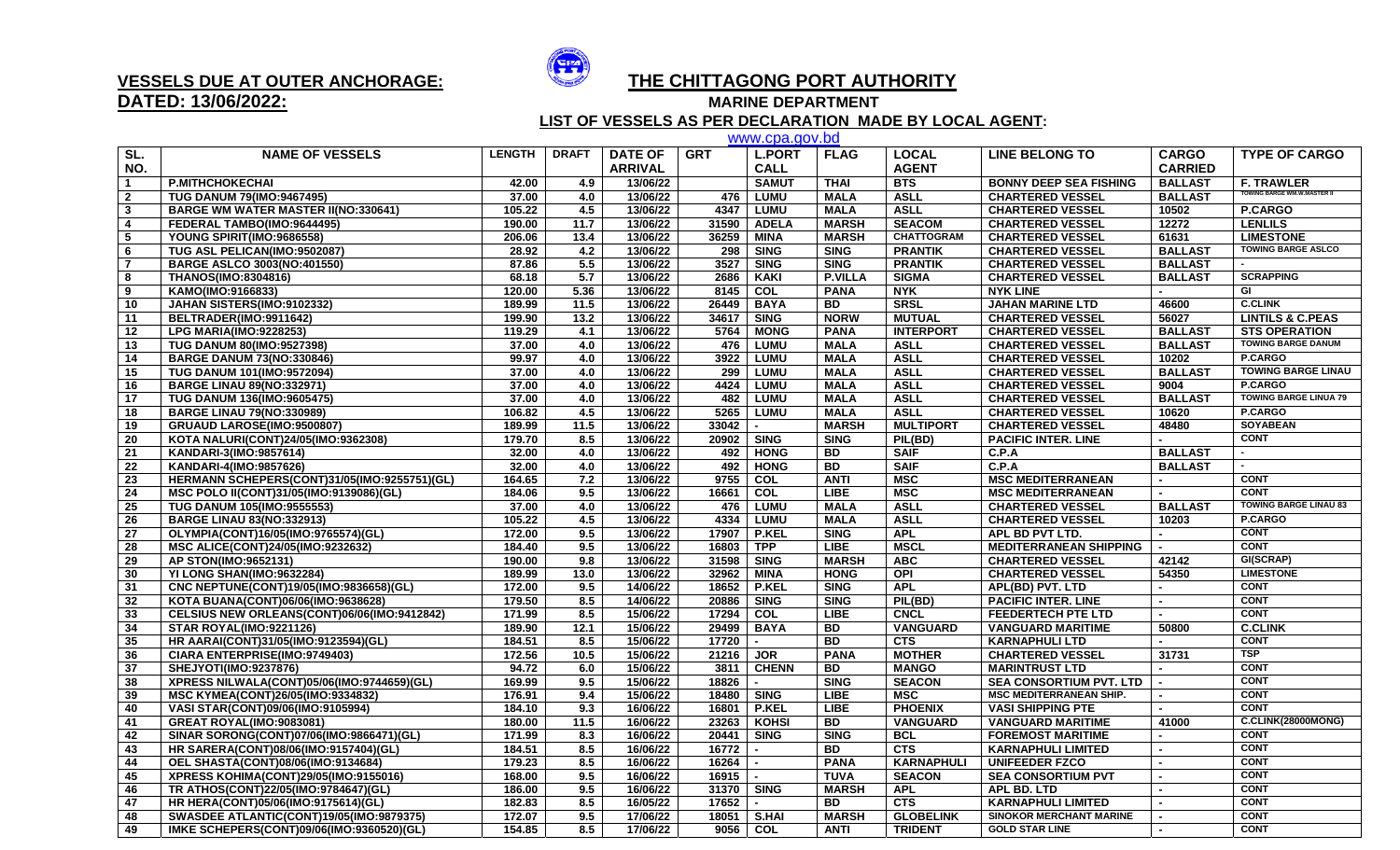| 50                       | SOL DELTA(CONT)05/06(IMO:9082805)                                               | 184.10                   | 9.0          | 17/06/22         | 16800       | $\sim$             | <b>PANA</b>     | <b>GBX</b>       | <b>STRAITS ORIENT LINES</b>   |      |       |                | <b>CONT</b>            |
|--------------------------|---------------------------------------------------------------------------------|--------------------------|--------------|------------------|-------------|--------------------|-----------------|------------------|-------------------------------|------|-------|----------------|------------------------|
| - 51                     | MCC TOKYO(CONT)06/06(IMO:9823728)                                               | 185.99                   | 9.0          | 18/06/22         | 32828       | <b>TANJ</b>        | <b>PANA</b>     | <b>MBDL</b>      | <b>MCC TRANSPORT SING.</b>    |      |       |                | <b>CONT</b>            |
| 52                       | EF EMMA(CONT)07/06(IMO:9357808)(GL)                                             | 182.43                   | 8.5          | 18/06/22         | 17964       | COL                | <b>PORTU</b>    | <b>CNCL</b>      | FEEDERTECH PTE LTD.           |      |       |                | <b>CONT</b>            |
| 53                       | YM HAWK(CONT)12/06(IMO:9299317)(GL)                                             | 168.80                   | 8.5          | 18/06/22         | 15167       | $\sim$             | <b>TAIW</b>     | <b>TML</b>       | YANG MING MARINE              |      |       |                | <b>CONT</b>            |
| 54                       | MARINE TARABA(CONT)09/06(IMO:9445019)                                           | 171.99                   | 9.5          | 19/06/22         | 17294       | <b>P.KEL</b>       | <b>PANA</b>     | <b>COLUMBIA</b>  | WAN HAI LINES LTD             |      |       |                | <b>CONT</b>            |
| 55                       | XPRESS DHAULAGIRI(CONT)09/06(IMO:9760639)(GL)                                   | 169.99                   | 9.5          | 19/06/22         | 18826       | $\sim$             | <b>SING</b>     | <b>SEACON</b>    | <b>SEA CONSORTIUM PVT</b>     |      |       |                | <b>CONT</b>            |
| 56                       | FSL SINGAPORE(CONT)19/04(IMO:9845037)(GL)                                       | 171.99                   | 9.5          | 20/06/22         |             | 16850 COL          | <b>LIBE</b>     | <b>MSCL</b>      | <b>FAR SHIPPING LINE</b>      |      |       |                | <b>CONT</b>            |
| 57                       | MAERSK NESNA(CONT)17/04(IMO:9865881)                                            | 171.99                   | 9.5          | 20/06/22         | 25805       |                    | <b>PANA</b>     | <b>MBDL</b>      | <b>MCC TRANSPORT</b>          |      |       |                | <b>CONT</b>            |
| 58                       | OEL COLOMBO(CONT)12/05(IMO:9351804)                                             | 150.06                   | 8.5          | 20/06/22         | 9990        | COL                | <b>PANA</b>     | <b>MSC</b>       | <b>MEDITERRANEAN SHIPPING</b> |      |       |                | <b>CONT</b>            |
| 59                       | <b>MAERSK JAKARTA(CONT)07/06(IMO:9865881)</b>                                   | 185.99                   | 9.5          | 20/06/22         | 32965       | <b>TANJ</b>        | <b>PANA</b>     | <b>MBDL</b>      | <b>MCC TRANSPORT SING</b>     |      |       |                | <b>CONT</b>            |
| 60                       | HR SAHARE(CONT)12/06(IMO:9157399)(GL)                                           | 184.51                   | 8.5          | 20/06/22         | 16772       | $\sim$             | <b>BD</b>       | <b>CTS</b>       | <b>KARNAPHULI LTD</b>         |      |       |                | <b>CONT</b>            |
| 61                       | CELSIUS NELSON(CONT)12/06(IMO:9377690)                                          | 171.99                   | 8.5          | 20/06/22         |             | 17518 COL          | <b>MARSH</b>    | <b>CNCL</b>      | <b>FEEDERTECH PTE LTD</b>     |      |       |                | <b>CONT</b>            |
| 62                       | CAPE ARAXOS(CONT)24/05(IMO:9696084)                                             | 185.00                   | 9.5          | 21/06/22         | 25165       | P.KEL              | <b>SING</b>     | <b>APL</b>       | APL BD. LTD                   |      |       |                | <b>CONT</b>            |
| 63                       |                                                                                 | 175.49                   | 9.5          | 21/06/22         | 18283       |                    | <b>LIBE</b>     | <b>MSC</b>       | <b>MEDITERRANEAN SHIP.</b>    |      |       |                | <b>CONT</b>            |
|                          | MSC MAKOTO(CONT)02/06(IMO:9236212)(GL)<br>MSC TRADER II(CONT)12/06(IMO:9230775) | 184.04                   |              |                  |             | COL                | <b>LIBE</b>     | <b>MSC</b>       |                               |      |       |                | <b>CONT</b>            |
| 64                       |                                                                                 |                          | 9.5          | 21/06/22         | 16803       |                    |                 | <b>MSC</b>       | <b>MEDITERRANEAN SHIPPING</b> |      |       |                |                        |
| 65                       | MSC JAUNITA F(CONT)12/06(IMO:9235608)                                           | 146.45                   | 8.5          | 21/06/22         | 9528        | COL                | <b>LIBE</b>     |                  | <b>MEDITERRANEAN SHIPPING</b> |      |       |                | <b>CONT</b>            |
| 66                       | KOTA BISTARI(CONT)07/06(IMO:9695107)                                            | 179.50                   | 8.2          | 22/06/22         | 20886       |                    | <b>SING</b>     | PIL(BD)          | <b>PACIFIC INTER. LINES</b>   |      |       |                | <b>CONT</b>            |
| 67                       | MCC CEBU(CONT)09/06(IMO:9823730)                                                | 185.99                   | 9.0          | 22/06/22         | 32828       |                    | <b>PANA</b>     | <b>MBDL</b>      | <b>MCC TRANSPORT</b>          |      |       |                | <b>CONT</b>            |
| 68                       | HAIAN EAST(CONT)12/06(IMO:9363144)(GL)                                          | 182.52                   | 8.0          | 22/06/22         | 18102       |                    | <b>VIET</b>     | <b>IPL</b>       | <b>SAMUERA SHIPPING</b>       |      |       |                | <b>CONT</b>            |
| 69                       | ANTON SCHEPERS(CONT)27/01(IMO:9217553)(GL)                                      | 164.65                   | 7.2          | 23/06/22         | ٠.          | COL                | <b>ANTI</b>     | <b>MSCL</b>      | <b>FAR SHIPPING LINE</b>      |      |       |                | <b>CONT</b>            |
| 70                       | OEL SINGAPORE(CONT)16/05(IMO:9345910)                                           | 150.07                   | 8.5          | 23/06/22         | 9990        | COL                | <b>PANA</b>     | <b>MSC</b>       | <b>MEDITERRANEAN SHIP.</b>    |      |       |                | <b>CONT</b>            |
| 71                       | KOTA RAJIN(CONT)08/06(IMO:9296286)(GL)                                          | 145.93                   | 8.0          | 23/06/22         | 9678        | <b>SING</b>        | <b>SING</b>     | PIL(BD)          | <b>PCIFIC INTER. LINES</b>    |      |       |                | <b>CONT</b>            |
| $\overline{72}$          | SINAR BANGKA(CONT)08/06(IMO: 9220304)(GL)                                       | 147.00                   | 8.5          | 23/06/22         | 12563       |                    | <b>SING</b>     | <b>TRIDENT</b>   | <b>GOLD STAR LINE LTD</b>     |      |       |                | <b>CONT</b>            |
| 73                       | <b>MSC EMILY II(CONT)29/05(IMO:9236444)</b>                                     | 184.10                   | 9.5          | 23/06/22         |             | 16802 PTP          | <b>LIBE</b>     | <b>MSC</b>       | <b>MSC MEDITERRANEAN</b>      |      |       |                | <b>CONT</b>            |
| 74                       | MAERSK KWANGYANG(CONT)31/05(IMO:9858747)                                        | 185.99                   | 9.5          | 23/06/22         | 32828       | $\sim$             | <b>LIBE</b>     | <b>MBDL</b>      | <b>MCC TRANSPORT</b>          |      |       |                | <b>CONT</b>            |
| 75                       | XPRESS NUPTSE(CONT)12/06(IMO:9678630)                                           | 169.99                   | 9.5          | 23/06/22         | 18871       |                    | <b>LIBE</b>     | <b>SEACON</b>    | <b>SEA CONSORTIUM PVT</b>     |      |       |                | <b>CONT</b>            |
| 76                       | SITC KEELUNG(CONT)12/06(IMO:9712761)(GL)                                        | 172.00                   | 9.5          | 24/06/22         |             | 17119   SHEKOU     | <b>HONG</b>     | <b>FAMFA</b>     | <b>SITC CONTTAINER</b>        |      |       |                | <b>CONT</b>            |
| 77                       | SOL PROMISE(CONT)12/06(IMO:9363156)(GL)                                         | 182.52                   | 9.5          | 24/06/22         | 18102       |                    | <b>PANA</b>     | <b>GBX</b>       | <b>STRAITS ORIENT LINE</b>    |      |       |                | <b>CONT</b>            |
| 78                       | AS ROBERTA(CONT)12/06(IMO:9330903)(GL)                                          | 170.15                   | 9.5          | 24/06/22         | 15995       |                    | <b>LIBE</b>     | <b>SEACON</b>    | <b>SEA CONSORTIUM PVT</b>     |      |       |                | <b>CONT</b>            |
| 79                       | A.IDEFIX(CONT)24/03(IMO:9354662)                                                | 182.83                   | 9.5          | 25/06/22         |             |                    | <b>MALT</b>     | <b>SEACON</b>    | <b>SEA CONSORTIUM PVT</b>     |      |       |                | <b>CONT</b>            |
| 80                       | WINNER(CONT)12/05(IMO:9347281)                                                  | 186.35                   | 9.0          | 25/06/22         | 22914       |                    | <b>PORTU</b>    | <b>SEACON</b>    | <b>SEA CONSORTIUM PVT LTD</b> |      |       |                | <b>CONT</b>            |
| 81                       | MTT SINGAPORE(CONT)12/05(IMO:9131060)(GL)                                       | 140.00                   | 9.5          | 25/06/22         | 8276        |                    | <b>MALA</b>     | <b>SEACON</b>    | <b>SEA CONSORTIUM PVT LTD</b> |      |       |                | <b>CONT</b>            |
| 82                       | XPRESS SAGARMALA(CONT)19/04(IMO:9862736)(GL)                                    | 172.00                   | 9.5          | 25/06/22         | 19235       |                    | <b>SING</b>     | <b>SEACON</b>    | <b>SEA CONSORTIUM PVT</b>     |      |       |                | <b>CONT</b>            |
| 83                       | BANGKOK(CONT)23/05(IMO:9197349)(GL)                                             | 168.00                   | 9.5          | 25/06/22         | 16986       | <b>SING</b>        | <b>PANA</b>     | <b>ONE</b>       | <b>OCEAN NETWORK EXPRESS</b>  |      |       |                | <b>CONT</b>            |
| 84                       | BLPL TRUST (CONT)26/05(IMO:9119660)                                             | 166.62                   | 8.5          | 25/06/22         | 15741       |                    | <b>PANA</b>     | <b>GBX</b>       | <b>BLPL SINGAPORE PTE LTD</b> |      |       |                | <b>CONT</b>            |
| 85                       | MOUNT KELLETT(CONT)05/06(IMO:9760627)                                           | 169.99                   | 9.5          | 25/06/22         | 18870       | <b>SING</b>        | <b>SING</b>     | <b>APL</b>       | APL (BD) PVT. LTD             |      |       |                | <b>CONT</b>            |
| 86                       | SEOUL GLOW(CONT)05/06(IMO:9357535)                                              | 175.10                   | 8.0          | 26/06/22         | 18123       | <b>SING</b>        | LIBE            | <b>CT</b>        | <b>SWORDFISH LIMITED</b>      |      |       |                | <b>CONT</b>            |
| 87                       | SEA MASTER(CONT)21/04(IMO:9625920)                                              | 170.00                   | 8.5          | 28/06/22         | 20239       | $\sim$             | <b>LIBE</b>     | <b>TRIDENT</b>   | <b>GOLD STAR LINE</b>         |      |       |                | <b>CONT</b>            |
| 88                       | CAPE QUEST(CONT)07/06(IMO:9734159)                                              | 185.00                   | 9.5          | 01/07/22         | 25090       | <b>SING</b>        | <b>SING</b>     | <b>APL</b>       | APL BD PVT LTD                |      |       |                | <b>CONT</b>            |
| 89                       |                                                                                 | 172.00                   | 9.5          | 05/07/22         | 19292       | <b>P.KEL</b>       | <b>MALA</b>     | <b>APL</b>       | APL BD. LTD                   |      |       |                | <b>CONT</b>            |
|                          | <b>MTT SAPANGAR(CONT)12/06(IMO:9872236)</b>                                     | 184.10                   |              |                  | 16801       |                    | <b>PANA</b>     | <b>GBX</b>       | <b>STRAITS ORIENT LINES</b>   |      |       |                | <b>CONT</b>            |
| 90                       | SOL STRAITS(CONT)05/06(IMO:9134658)                                             |                          | 9.0          | 10/07/22         |             | COL                |                 |                  |                               |      |       |                |                        |
| 91                       | XIN CHEN HAI YANG(IMO:9814492)                                                  | 153.46                   | 6.0          | 10/07/22         |             | 16607   S.HAI      | <b>CHINA</b>    | <b>SAIF</b>      | <b>CHARTERED VESSEL</b>       |      |       |                | P.CARGO                |
|                          |                                                                                 |                          |              |                  |             | <b>TANKER DUE:</b> |                 |                  |                               |      |       |                |                        |
| $\overline{1}$           | MILAHA RAS LAFFAN(IMO:9255854)                                                  | 278.85                   | 11.5         | 13/06/22         | 93226       | <b>RAS</b>         | <b>MALT</b>     | <b>UNIGLOBAL</b> | <b>CHARTERED VESSEL</b>       |      | 59832 |                | <b>LNG</b>             |
| $\overline{2}$           | AL KARAANA(IMO:9431123)                                                         | 315.00                   | 11.0         | 13/06/22         | 136980      | <b>RAS</b>         | <b>MARSH</b>    | <b>UNIGLOBAL</b> | <b>CHARTERED VESSEL</b>       |      | 61835 |                | <b>LNG</b>             |
| $\mathbf{3}$             | <b>MARAN GAS ASCLEPIUS(IMO:9302499)</b>                                         | 285.40                   | 10.5         | 13/06/22         | 97496       | <b>RAS</b>         | <b>GREECE</b>   | <b>UNIGLOBAL</b> | <b>CHARTERED VESSEL</b>       |      | 62775 |                | <b>LNG</b>             |
| $\overline{4}$           | EJNAN(IMO:9334076)                                                              | 283.63                   | 11.4         | 13/06/22         | 95824       | <b>RAS</b>         | <b>BAHA</b>     | <b>UNIGLOBAL</b> | <b>CHARTERED VESSEL</b>       |      | 62769 |                | <b>LNG</b>             |
| 5                        | UNIQUE HARMONY(IMO:9609914)                                                     | 182.50                   | 10.7         | 13/06/22         | 29441       | <b>MALA</b>        | <b>HONG</b>     | <b>BISMILLA</b>  | <b>CHARTERED VESSEL</b>       |      | 32977 |                | <b>GAS OIL</b>         |
| 6                        | AL KHATTIYA(IMO:9431111)                                                        | 283.02                   | 11.0         | 13/06/22         | 136980      | <b>RAS</b>         | <b>MARSH</b>    | <b>UNIGLOBAL</b> | <b>CHARTERED VESSEL</b>       |      | 62379 |                | <b>LNG</b>             |
| $\overline{7}$           | <b>MP MR TANKER 3(IMO:9573684)</b>                                              | 179.99                   | 10.1         | 13/06/22         | 28813       | <b>MALA</b>        | <b>INDIA</b>    | <b>PRIDE</b>     | <b>CHARTERED VESSEL</b>       |      | 32000 |                | <b>GAS OIL</b>         |
| 8                        | SAEHAN WALLABY(IMO:9264879)                                                     | 123.50                   | 8.0          | 13/06/22         | 6976        |                    | <b>PANA</b>     | <b>SEACOM</b>    | <b>CHARTERED VESSEL</b>       |      | 10058 |                | <b>PHOSPHORIC ACID</b> |
| 9                        | <b>MARIOS G(IMO:9418121)</b>                                                    | 183.00                   | 12.3         | 14/06/22         |             | 30075   S.LORE     | <b>PANA</b>     | <b>PANMARINE</b> | <b>CHARTERED VESSEL</b>       |      | 23321 |                | <b>CDSO</b>            |
| 10                       | AL THAKHIRA(IMO:9298399)                                                        | 285.40                   | 11.3         | 16/06/22         | 95824   RAS |                    | BAHA            | <b>UNIGLOBAL</b> | <b>CHARTERED VESSEL</b>       |      | 62968 |                | <b>LNG</b>             |
| 11                       | GASLOG SALEM(IMO:9638915)                                                       | 285.11                   | 11.5         | 20/06/22         | 98075   RAS |                    | <b>BERMIUDA</b> | <b>UNIGLOBAL</b> | <b>CHARTERED VESSEL</b>       |      | 66607 |                | <b>LNG</b>             |
|                          | AT KUTUBDIA/MATARBARI ANCHORAGE:                                                |                          |              |                  |             |                    |                 |                  |                               |      |       |                |                        |
|                          |                                                                                 |                          |              |                  |             |                    |                 |                  |                               |      |       |                |                        |
| $\overline{1}$           | SWIFT CRO(Attach by High Court: 23/02/11)                                       | $\blacksquare$           |              | 184.60   BALLAST |             | <b>VIZA</b>        | <b>PANA</b>     | <b>BROTHERS</b>  | R/A(11/09 AT 1800)            | 6.5  |       | $\blacksquare$ |                        |
| $\overline{2}$           | SVITZER CHITTAGONG(IMO:9843493)                                                 | $\sim$                   |              | 36.00 BALLAST    |             | <b>PHUKET</b>      | <b>PANA</b>     | <b>SEAWAVE</b>   | 16/06 AT 1200                 | 5.0  |       | $\sim$         |                        |
| $\overline{\mathbf{3}}$  | TUG SVITZER RANGPUR(IMO:9820570)                                                | $\sim$                   |              | 32.00 BALLAST    |             | <b>SING</b>        | <b>SING</b>     | <b>SEAWAVE</b>   | 24/09 AT 1700                 | 4.2  |       |                |                        |
| $\overline{4}$           | <b>TUG SUMMIT PSA-1</b>                                                         | $\sim$                   |              | 29.95   BALLAST  |             | <b>SING</b>        | <b>SING</b>     | <b>SEAWAVE</b>   | R/A(19/04 AT 1200)            | 4.0  |       |                |                        |
| $\overline{\phantom{a}}$ | TUG SUMMIT PSA 2(IMO:984352)                                                    | $\sim$                   |              | 29.95 BALLAST    |             | <b>SING</b>        | <b>SING</b>     | <b>SEAWAVE</b>   | R/A(19/04 AT 1200)            | 4.0  |       |                |                        |
| 6                        | <b>TUG SUMMIT PSA 3(IMO:9843534)</b>                                            | $\sim$                   |              | 29.95   BALLAST  |             | <b>SING</b>        | <b>SING</b>     | <b>SEAWAVE</b>   | R/A(19/04 AT 1200)            | 4.0  |       | $\sim$         |                        |
| $\overline{7}$           | <b>TUG SUMMIT PSA 4(IMO:9847229)</b>                                            | $\sim$                   |              | 29.95   BALLAST  |             | <b>SING</b>        | <b>SING</b>     | <b>SEAWAVE</b>   | R/A(19/04 AT 1200)            | 4.0  |       | $\sim$         |                        |
| 8                        | <b>TUG SUMMIT PSA 5(IMO:9854272)</b>                                            | $\overline{\phantom{a}}$ |              | 29.95   BALLAST  |             | <b>SING</b>        | <b>PANA</b>     | <b>SEAWAVE</b>   | R/A(19/04 AT 1200)            | 4.0  |       |                |                        |
| 9                        | <b>SUMMIT LNG(IMO:9322255)</b>                                                  | $\sim$                   | 277.00   LNG |                  |             | <b>RAS</b>         | <b>BELG</b>     | <b>UNIGLOBAL</b> | 20/04 AT 0900                 | 11.7 |       | 59711          |                        |
| $\overline{10}$          | <b>EXCELLENCE</b>                                                               |                          | 277.00   LNG |                  |             | <b>RAS</b>         | <b>BELGIUM</b>  | <b>UNIGLOBAL</b> | 24/04 AT 1400                 | 12.5 |       | 60047          |                        |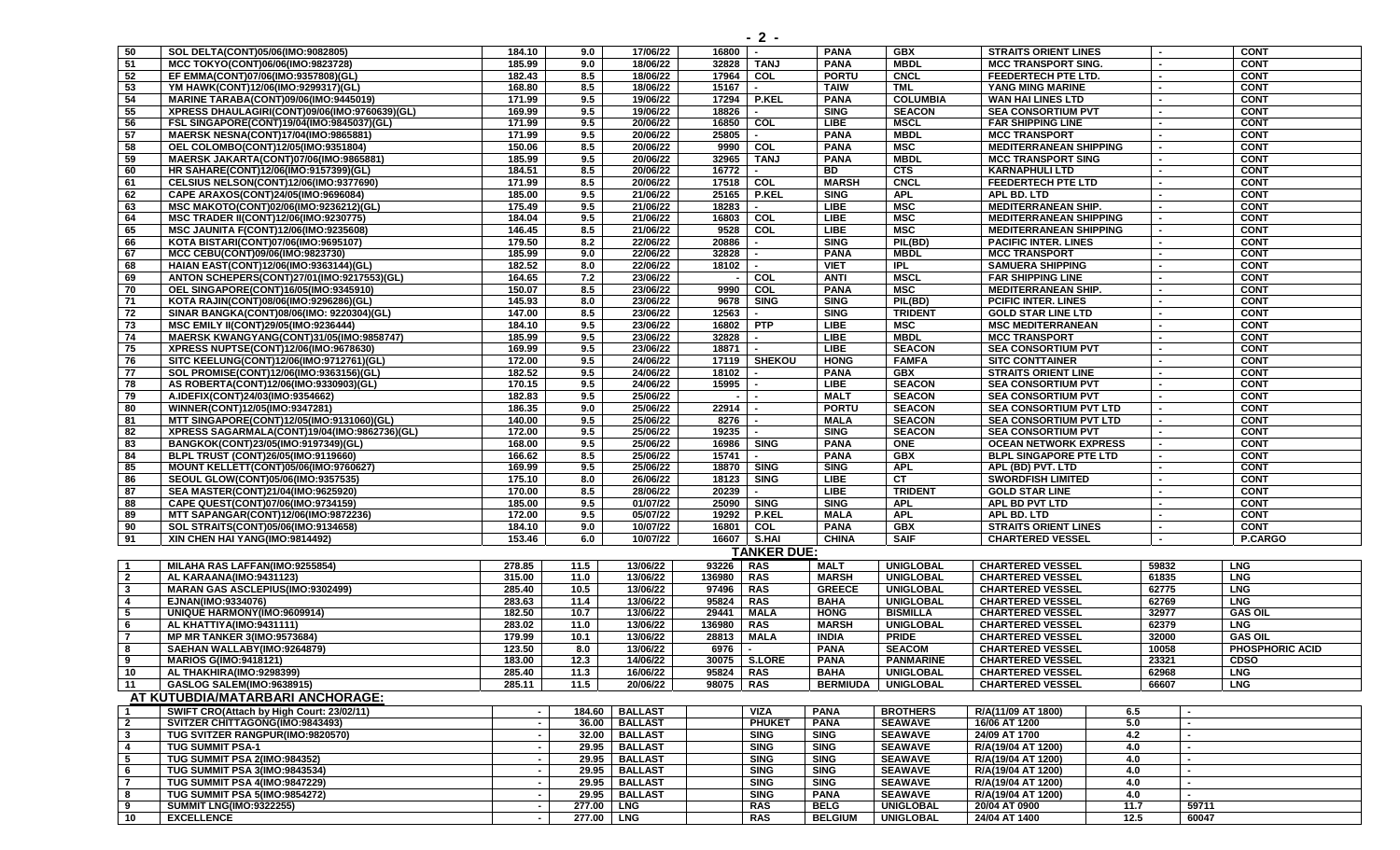|                         |                                                                      |                          |                  |                          | - ບ -                                         |                     |                 |                                      |                                |              |                |                                |
|-------------------------|----------------------------------------------------------------------|--------------------------|------------------|--------------------------|-----------------------------------------------|---------------------|-----------------|--------------------------------------|--------------------------------|--------------|----------------|--------------------------------|
| 11                      | ATLANTIC PRIDE(IMO:9274616)                                          | $\blacksquare$           | 250.00           | <b>CRUDE OIL</b>         | MAL                                           | TUVA                |                 | <b>BASHUND</b>                       | 25/12 AT 1756                  | 10.8         | 100092         |                                |
| 12                      | <b>ORANJE(IMO:9263904)</b>                                           | $\blacksquare$           | 185.00           | <b>BALLAST</b>           | <b>MILA</b>                                   | <b>CYP</b>          |                 | <b>PRANTIK</b>                       | 02/02 AT 1000                  | 8.0          |                |                                |
| 13                      | SVITZER FOXTROT(IMO:9592525)                                         | $\overline{\phantom{a}}$ |                  | 45.00 BALLAST            | KOL                                           | <b>SING</b>         |                 | <b>SEAWAVE</b>                       | R/A(14/03 AT 1830)             | 5.0          |                |                                |
| 14                      | BLPG CHALLANGER(IMO:9238284)                                         | $\sim$                   | 227.00           | <b>LNG</b>               | YANGU                                         | BD                  |                 | <b>INTERPORT</b>                     | 14/03 AT 1500                  | 11.0         | 56000          |                                |
| 15                      | TUG TERAS HYDRA(IMO:9531296)                                         | $\sim$                   | 36.00            | <b>BALLAST</b>           | <b>LUMU</b><br>495                            | <b>INDO</b>         |                 | <b>PRANTIK</b>                       | 04/05 AT 1500                  | 4.0          |                | <b>TOWING BARGE ASLCO 3005</b> |
| 16                      | BARGE ASLCO 3005(NO:401531)                                          | $\sim$                   |                  | 87.86   P.CARGO          | 3527<br>LUMU                                  | <b>SING</b>         |                 | <b>PRANTIK</b>                       | 04/05 AT 1500                  | 4.2          | 7899           |                                |
| 17                      | MILAHA RAS LAFFAN(IMO:9255854)                                       | $\sim$                   | 278.85   LNG     |                          | 93226<br>RAS                                  | <b>MALT</b>         |                 | <b>UNIGLOBAL</b>                     | 23/05 AT 0600                  | 11.4         | 70000          |                                |
| 18<br>19                | LPG WARRIOR(IMO:9317298)(R.2310)<br>LNG ADVENTURE(IMO:9870159)       | $\blacksquare$<br>и,     | 230.00<br>293.00 | <b>LPG</b><br><b>LNG</b> | 45965<br><b>FUJA</b><br><b>CAME</b><br>115408 | BD<br><b>FRANCE</b> |                 | <b>INTERPORT</b><br><b>INTERPORT</b> | 08/05 AT 1600<br>05/06 AT 1100 | 10.8<br>11.4 | 66079<br>19000 |                                |
| 20                      | TUG DANUM 92(IMO:9535450))(R.2641)                                   | $\overline{\phantom{a}}$ |                  | 34.92   BALLAST          | 476<br><b>LUMU</b>                            | <b>MALA</b>         |                 | <b>JARWORLD</b>                      | 09/06 AT 1030                  | 4.95         |                | <b>TOWING BARGE LINAU 73</b>   |
| 21                      | BARGE LINAU 73(IMO:330983)(R.2640)                                   | $\overline{\phantom{a}}$ | 101.01           | <b>STONE</b>             | 4328<br><b>LUMU</b>                           | <b>MALA</b>         |                 | <b>JARWORLD</b>                      | 09/06 AT 1030                  | 4.0          | 9574           |                                |
| 22                      | STEMNITSA(IMO:9693070)(R.2754)                                       | $\blacksquare$           | 250.00           | <b>CRUD OIL</b>          | 62388<br><b>JABEL</b>                         | <b>MALT</b>         |                 | <b>POTL</b>                          | 10/06 AT 1000                  | 14.0         | 99912          |                                |
| 23                      | <b>TUG ORION WB 2(IMO:9560314)</b>                                   | $\sim$                   | 24.96            | <b>BALLAST</b>           | <b>SING</b>                                   | <b>NIUE</b>         |                 | <b>PRANTIK</b>                       | (R/A 2006 AT 1000)             | 3.4          |                |                                |
| 24                      | CONSOLIDATOR(IMO:9368869)                                            | $\blacksquare$           | 189.99           | <b>LIMESTONE</b>         | 32379<br><b>FUJA</b>                          | <b>MAJURO</b>       |                 | <b>TOGGI</b>                         | 11/06 AT 1200                  | 13.0         | 56500          |                                |
|                         | (B): VESSELS AT A/B/C ANCHORAGE:                                     |                          |                  |                          |                                               |                     |                 |                                      |                                |              |                |                                |
|                         | (B/1) VESSELS READY:                                                 |                          |                  |                          |                                               |                     |                 |                                      |                                |              |                |                                |
| SL.                     | <b>NAME OF VESSEL</b>                                                | <b>R/ON</b>              | <b>LENGTH</b>    | <b>CARGO</b>             | <b>GRT</b>                                    | <b>L.PORT</b>       | <b>FLAG</b>     | <b>LOCAL AGENT</b>                   | <b>ARRIVAL DATE &amp;</b>      | <b>ANCHO</b> | <b>DRAFT</b>   | QUANTITY/                      |
| NO.                     |                                                                      |                          |                  |                          |                                               |                     |                 |                                      | <b>TIME</b>                    | -RAGE        |                | <b>REMARKS</b>                 |
| $\mathbf 1$             | *GREEN EARTH(CONT)(IMO:9865984)(GL)                                  | 09/06                    | 172.07           | <b>CONT</b>              | 17954                                         | <b>P.KEL</b>        | <b>SING</b>     | <b>SEACON</b>                        | 09/06 AT 1106                  | C            | 9.5            | 1094                           |
| $\mathbf{2}$            | *CAPE FORTIUS(CONT)(IMO:9734147)(GL)                                 | 09/06                    | 185.00           | <b>CONT</b>              | 25090                                         | <b>P.KEL</b>        | <b>CYP</b>      | CT(BD)                               | 09/06 AT 1910                  | C            | 9.5            | 1467                           |
| $\mathbf{3}$            | *SITC SHANGHAI(CONT)(IMO:9712773)(GL)                                | 10/06                    | 172.00           | <b>CONT</b>              | 17119                                         | <b>SHEK</b>         | <b>HONG</b>     | <b>FAMFA</b>                         | 10/06 AT 0450                  | C            | 9.2            | 1277                           |
| 4                       | *UBENA(CONT)(IMO:9690078)                                            | 10/06                    | 185.00           | <b>CONT</b>              | 24901                                         | <b>SHEK</b>         | <b>PORTU</b>    | <b>APL</b>                           | 10/06 AT 0900                  | C            | 9.5            | 1494                           |
| 5                       | *EASTAWAY JAMUNA(CONT)(IMO:9348998)                                  | 10/06                    | 182.52           | <b>CONT</b>              | 18017                                         | COL                 | <b>SING</b>     | <b>SEACON</b>                        | 10/06 AT 1000                  | C            | 9.5            | 1129                           |
| 6                       | MAERSK SIHANOUKVILLE(CONT)(IMO:9840714)                              | 10/06                    | 186.00           | <b>CONT</b>              | 32828                                         | <b>P.KEL</b>        | <b>SING</b>     | <b>MBDL</b>                          | 10/06 AT 1312                  | C            | 9.5            | 1928                           |
| $\overline{7}$          | <b>SOL HIND(CONT)(IMO:9122057)</b>                                   | 10/06                    | 184.10           | <b>CONT</b>              | 16801                                         | <b>SING</b>         | <b>PANA</b>     | <b>GBX</b>                           | 10/06 AT 1636                  | C            | 9.5            | 1031                           |
| 8                       |                                                                      | 11/06                    | 186.00           | <b>CONT</b>              | 32965                                         | <b>P.KEL</b>        | <b>SING</b>     | <b>MBDL</b>                          | 11/06 AT 0130                  | C            | 9.5            | 1984                           |
| 9                       | MAERSK QINZHOU(CONT)(IMO:9858704)<br>HR FARHA(CONT)(IMO:9213582)(GL) |                          | 184.51           | <b>CONT</b>              | 16772                                         | COL                 | <b>BD</b>       | <b>CTS</b>                           | 11/06 AT 0848                  | C            | 9.1            | 1036                           |
|                         |                                                                      | 11/06                    |                  |                          |                                               |                     |                 |                                      |                                |              |                |                                |
| 10                      | CAPE SYROS(CONT)(IMO:9676204)                                        | 11/06                    | 185.00           | <b>CONT</b>              | 25165                                         | <b>SING</b>         | <b>CYP</b>      | CT(BD)                               | 11/06 AT 1030                  | C            | 9.5            | 1550                           |
| 11                      | BLPL BLESSING(CONT)(IMO:9345922)                                     | 11/06                    | 150.70           | <b>CONT</b>              | 9990                                          | <b>SING</b>         | <b>SING</b>     | <b>GBX</b>                           | 11/06 AT 1818                  | C            | 8.4            | 598                            |
| 12                      | XPRESS LHOTSE(CONT)(IMO:9678642)                                     | 11/06                    | 169.99           | <b>CONT</b>              | 18871                                         | COL                 | <b>LIBE</b>     | <b>SEACON</b>                        | 11/06 AT 1912                  | C            | 8.9            | 660                            |
| 13                      | CALA PAGURO(CONT)(IMO:9412787)                                       | 12/06                    | 171.99           | <b>CONT</b>              | 17518                                         | <b>P.KEL</b>        | <b>LIBE</b>     | <b>CT</b>                            | 12/06 AT 0609                  | C            | 9.2            | 924                            |
| 14                      | <b>MAERSK CHATTOGRAM(CONT)(IMO:9761023)</b>                          | 12/06                    | 186.00           | <b>CONT</b>              | 31649                                         | <b>TANJ</b>         | <b>SING</b>     | <b>MBDL</b>                          | 12/06 AT 0630                  | C            | 9.5            | 1910                           |
| 15                      | ALVAN(CONT)(IMO:9165798)                                             | 12/06                    | 168.46           | <b>CONT</b>              | 15670                                         | <b>P.KEL</b>        | <b>IRAN</b>     | QCSL                                 | 12/06 AT 1443                  | C            | 8.8            | 654                            |
| 16                      | <b>KOTA RIA(CONT)(IMO:9296339)</b>                                   | 12/06                    | 145.93           | <b>CONT</b>              | 9725                                          | <b>SING</b>         | <b>SING</b>     | PIL(BD)                              | 12/06 AT 1836                  | C            | 8.2            | 576                            |
| 17                      | GEAT WISDOM(IMO:9207792)(R.2327)                                     | 25/05                    | 185.74           | <b>GI(SODA ASH)</b>      | 26010                                         | <b>ZHEN</b>         | <b>MARSH</b>    | <b>OTSL</b>                          | 16/05 AT 1145                  | A            | 8.5            | 40742                          |
| 18                      | <b>PEGASUS(R.2352)</b>                                               | 25/05                    | 189.99           | GI(SCRAP)                | 32982                                         | <b>EGYPT</b>        | <b>MARSH</b>    | <b>ASCL</b>                          | 18/05 AT 0030                  | A            | 8.5            | 45788                          |
| 19                      | DARYA SINDHU(IMO:9844992)                                            | 27/05                    | 179.97           | GI(SCRAP)                | 21546                                         | <b>USA</b>          | <b>HONG</b>     | <b>LITMOND</b>                       | 25/05 AT 1730                  | В            | 8.5            | 28066                          |
| 20                      | <b>PRT DREAM(IMO:9524011)</b>                                        | 01/06                    | 189.99           | GI(ST.COIL)              | 31756                                         | <b>SING</b>         | <b>PANA</b>     | <b>BBAL</b>                          | 01/06 AT 0300                  | C            | 8.48           | 29195                          |
| 21                      | PIONEER GLORY(IMO:9350111)(72HRS)                                    | 05/06                    | 110.67           | <b>WOOD PULP</b>         | 7444                                          | <b>INDO</b>         | <b>TUVA</b>     | <b>ASAL</b>                          | 31/05 AT 1350                  | в            | 7.8            | 9508                           |
| 22                      | <b>KEN UN(IMO:9727089)</b>                                           | 09/06                    | 179.99           | GI(SCRAP)                | 22501                                         | <b>SING</b>         | <b>PANA</b>     | <b>LITMOND</b>                       | 06/06 AT 1642                  | A            | 8.5            | 32999                          |
| 23                      | XING ZHI HAI(IMO:9728356)                                            | 09/06                    | 179.99           | GI(SCRAP)                | 21532                                         | <b>SING</b>         | <b>HONG</b>     | <b>LITMOND</b>                       | 06/06 AT 1812                  | A            | 8.5            | 32800                          |
| 24                      | *MALAYSIA STAR(RORO/24HRS)(IMO:9032331)                              | 09/06                    | 152.00           | <b>VEHICLE</b>           | 16839                                         | <b>P.KEL</b>        | <b>MALA</b>     | <b>ASCL</b>                          | 09/06 AT 1354                  | C            | 5.65           | 1219                           |
| 25                      | <b>HAN ZHI(IMO:9135877)</b>                                          | 11/06                    | 107.42           | <b>P.CARGO</b>           | 5799                                          | IND.                | <b>SING</b>     | <b>QNS</b>                           | 11/06 AT 1300                  | C            | 7.9            | 1740                           |
| 26                      | ATHOS(IMO:9320336)                                                   | 11/06                    | 178.72           | <b>LOG</b>               | 19198                                         | <b>B.SHUN</b>       | <b>BAHA</b>     | A&J                                  | 11/06 AT 2000                  | C            | 8.5            | 23620                          |
|                         | (B/2): VESSELS NOT READY:                                            |                          |                  |                          |                                               |                     |                 |                                      |                                |              |                |                                |
| $\mathbf 1$             | ASL MERCURY(IMO:9519303)(R.2697)                                     |                          | 190.00           | <b>GI(SODA ASH)</b>      | 32987                                         | <b>P.KEL</b>        | <b>LIBE</b>     | <b>COSCOL</b>                        | 08/06 AT 1818                  | A            | 11.2           | 44403                          |
| $\overline{2}$          | KHADEEJAH JAHAN II(IMO:9407536)(R.2682)                              |                          | 189.90           | SLAG                     | 30816                                         | <b>SING</b>         | <b>BD</b>       | <b>SRSL</b>                          | 08/06 AT 1300                  | A            | 10.8           | 41300                          |
| $\overline{\mathbf{3}}$ | <b>ANDREA ENTERPRISE(IMO:9749946)</b>                                |                          |                  | 179.96 GI(SCRAP)         |                                               | 21525 SING          | <b>PANA</b>     | <b>ABC</b>                           | 10/06 AT 2100                  | A            | 9.75           | 31660                          |
| 4                       |                                                                      |                          | 140.00           | <b>CONT</b>              | 8299                                          | <b>P.KEL</b>        | <b>PANA</b>     | <b>GBX</b>                           | 07/06 AT 1805                  | C            | 7.3            | 417                            |
|                         | BLPL FAITH(CONT)(IMO:9146297)(GL)                                    |                          |                  |                          |                                               |                     |                 |                                      |                                |              |                |                                |
| 5                       | <b>DONG MINH(IMO:9180035)</b>                                        |                          | 169.00           | <b>P.CARGO</b>           |                                               | S.HAI               | <b>PANA</b>     | QNS                                  | R/A(08/06 AT 1820)             | C            | 7.0            | 388                            |
| 6                       | ORIENTAL DIAMOND(IMO:9399868)                                        |                          | 183.00           | <b>GAS OIL</b>           | 30110                                         | <b>SING</b>         | <b>PANA</b>     | <b>PRIDE</b>                         | 11/06 AT 2130                  | в            | 10.8           | 34603                          |
| $\overline{7}$          | *HAFNIA ROBSON(IMO:9263198)(R.2861)                                  |                          | 181.78           | <b>HSFO</b>              | 22531                                         | <b>TANJ</b>         | <b>SING</b>     | <b>PRIDE</b>                         | 12/06 AT 0942                  | C            | 7.1            | 16262                          |
| 8                       | AISHA SARWAR(IMO:9200433)(R.2790)                                    |                          | 189.33           | <b>C.CLINK</b>           | 22612                                         | <b>BAYA</b>         | <b>BD</b>       | <b>SRSL</b>                          | 10/06 AT 0900                  | A            | 11.5           | 43600                          |
| 9                       | ATHENIA(IMO:9498951)(R.2753)                                         |                          | 199.98           | <b>RBD</b>               | 5256                                          | <b>MALA</b>         | <b>SING</b>     | <b>MTCL</b>                          | 12/06 AT 1918                  | C            | 8.0            | 8000                           |
| 10                      | <b>ES VALOR(IMO:9843625)</b>                                         |                          | 140.00           | <b>OLIN</b>              | 8916                                          | <b>PANT</b>         | LIBE            | <b>BERING</b>                        | 13/06 AT 0420                  | C            | 8.3            | 11999                          |
|                         | (B/3): VESSELS AWAITING EMPLOYEMENT/INSTRUCTION:                     |                          |                  |                          |                                               |                     |                 |                                      |                                |              |                |                                |
| -1                      | <b>CRYSTAL SAPPHIRE</b>                                              |                          | 189.00           | $\sim$                   |                                               | <b>SALALA</b>       | BD              | <b>CNL</b>                           | 22/12 AT 0212                  | A            | 6.0            | A/.FOR OWNER INSTRUCTION       |
| $\overline{2}$          | <b>CRYSTAL GOLD</b>                                                  |                          |                  | 168.30 BALLAST           |                                               | <b>CTG</b>          | $\overline{ND}$ | CNL                                  | 15/03 AT 1430                  | C            | 5.6            |                                |
| $\mathbf{3}$            | <b>CHELSEA</b>                                                       |                          |                  | 189.00   BALLAST         |                                               |                     |                 | $\overline{??}$                      | 21/04 AT 0248                  |              | $\sim$         |                                |
| $\overline{4}$          | HTK EMOTION(IMO:9557331)(RENAMED: MV. MAA)                           |                          | 79.57            | <b>BALLAST</b>           |                                               | <b>SING</b>         | <b>LIBE</b>     | <b>NAAF</b>                          | 03/12 AT 1215                  | C            | 3.1            | A/.FOR OWNER INSTRUCTION       |
| 5                       | <b>FALD-E-RABBI</b>                                                  |                          | 112.00           | $\sim$                   |                                               | KOL                 | <b>PANA</b>     | <b>EDTL</b>                          | R/A(23/04 AT 1600)             | C            | 4.5            | -DO-                           |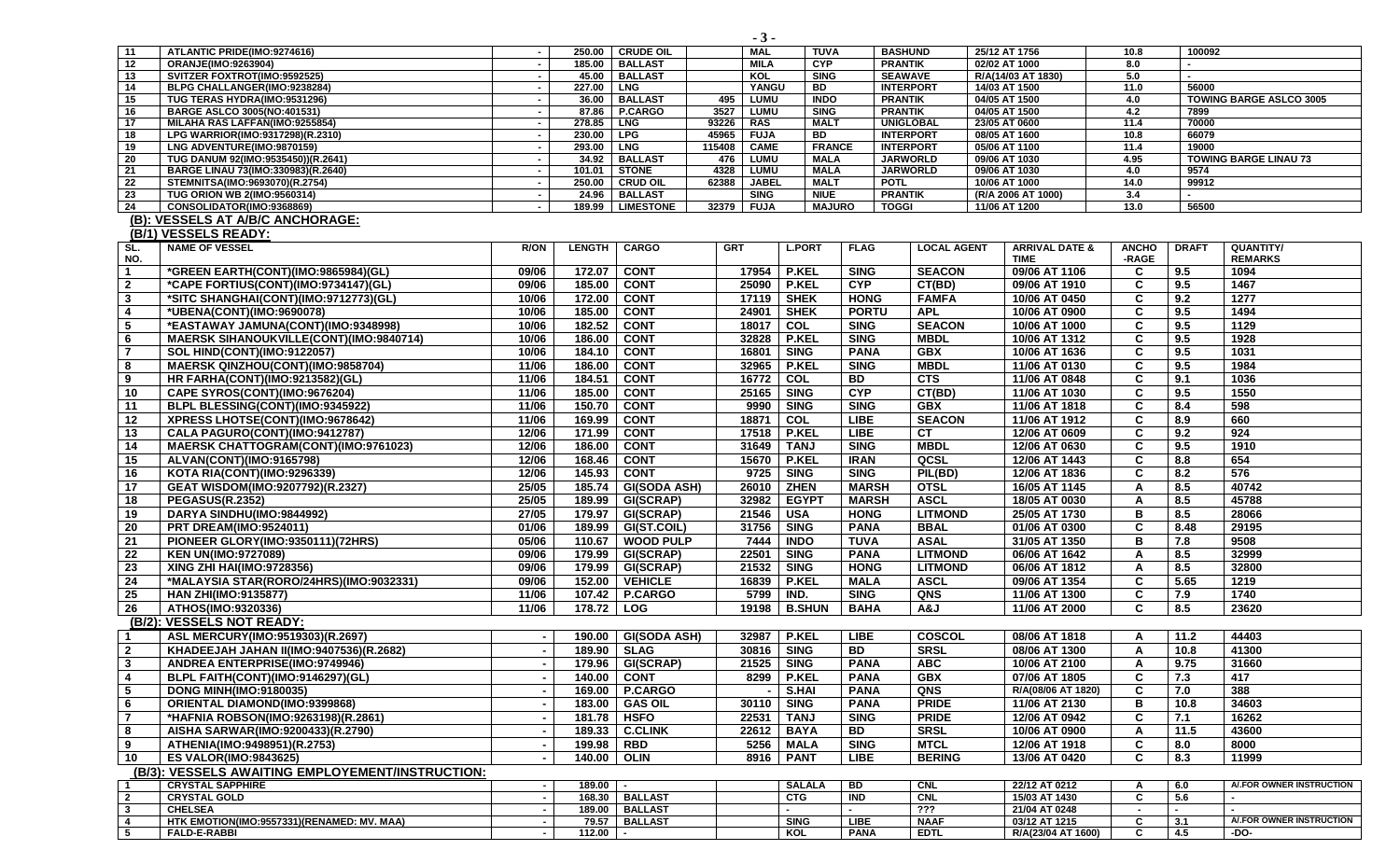| - 6            | TUG AT 3201(IMO:9443346)                                  |                          | 29.50      | <b>BALLAST</b>     |           |                | <b>BD</b>      | ???              | 11/09 AT 1400      |        | 4.16  |                                           |
|----------------|-----------------------------------------------------------|--------------------------|------------|--------------------|-----------|----------------|----------------|------------------|--------------------|--------|-------|-------------------------------------------|
| $\overline{7}$ | KAREN(IMO:9237876)                                        |                          | 91.60      | <b>BALLAST</b>     |           | <b>TUTI</b>    | <b>ANTI</b>    | <b>NAAF</b>      | 14/07 AT 1010      | в      | 4.5   | -DO-                                      |
| 8              | ZD 6998 (Attach by High Court: 12/01/2022)                | $\sim$                   | 60.00      | <b>BALLAST</b>     |           | <b>PASIR</b>   | <b>S.LEON</b>  | <b>JAR WORLD</b> | R/A(19/05 AT 1600) | C      | 2.5   |                                           |
| 9              | <b>DE LIN(IMO:8434594)</b>                                | $\sim$                   | 75.00\     | <b>BALLAST</b>     |           | ZHUH           | <b>BELIZ</b>   | <b>JAC</b>       | 27/11 AT 1100      | C      | 4.0   | -DO-                                      |
| 10             | <b>TUG HULK(IMO:9190925)</b>                              |                          | 58.00      | <b>BALLAST</b>     |           | <b>MUMB</b>    | <b>VANT</b>    | <b>GPSL</b>      | 14/12 AT 1420      | A      | 6.3   | A/.FOR OWNER INSTRUCTION                  |
| 11             | SVITZER DHAKA(Attach by High Court: 14/12/2020)           | $\sim$                   | 29.94      | <b>BALLAST</b>     |           | <b>SING</b>    | <b>SING</b>    | <b>SEAWAVE</b>   | R/A(16/11 AT 1200) | C      | 5.0   | $-DO-$                                    |
| 12             | PROSPERITY(IMO:8400531)(Attach by High Court: 15/06/2020) | $\blacksquare$           | 165.60     |                    |           | <b>YANG</b>    | <b>PANA</b>    | <b>ARGO</b>      | 08/02 AT 1148      | C      | 5.0   | $-DO-$                                    |
| 13             | SVITZER KHULNA(IMO:9820668)                               |                          | 34.00      | <b>BALLAST</b>     |           | IND.           | <b>SING</b>    | <b>SEAWAVE</b>   | R/A(21/10 AT 1300) | C      | 5.0   | $-DO-$                                    |
| 14             | NORD TRUST(IMO:9454187)                                   |                          | 189.90     | <b>BALLAST</b>     |           | <b>MONG</b>    | <b>PANA</b>    | <b>IPL</b>       | 28/10 AT 2306      | в      | 5.2   | $-DO-$                                    |
| 15             | <b>LCT JUREN(IMO:8538613)</b>                             |                          | 75.00      | <b>BALLAST</b>     |           | <b>SING</b>    | <b>VOLIVIA</b> | <b>OTSL</b>      | 22/01 AT 1230      |        | 3.5   | -DO-                                      |
| 16             | MILLION BELL(IMO:9640607)                                 | $\sim$                   | 197.00     | <b>BALLAST</b>     |           | <b>HALD</b>    | <b>PANA</b>    | <b>FAL</b>       | 28/03 AT 2324      | в      | 6.23  |                                           |
| 17             | SCHUMI-7(IMO:9140607)                                     | $\sim$                   | 105.00     | <b>BALLAST</b>     | 4961      | <b>MONG</b>    | <b>THAI</b>    | <b>INTERPORT</b> | 25/05 AT 1642      | C.     | 4.1   | <b>FOR BUNKERING</b>                      |
| 18             | <b>TUG NAVIMAR-3(IMO:9526045)</b>                         | $\sim$                   | 30.83      | <b>BALLAST</b>     | 370       | <b>CHENN</b>   | ST.KITTS       | <b>OTSL</b>      | 03/06 AT 0001      | в      | 3.5   | <b>TOWING BARGE AM MERMAID</b>            |
| 19             | PRIDE(IMO:9153525) (Attach by High Court: 01/06/2022)     |                          | 333.00     | <b>BALLAST</b>     | 159423    | <b>SOHAR</b>   | <b>ST.KITS</b> | <b>SIGMA</b>     | 04/05 AT 1615      | c      | 8.2   | A/. FOR OWNER INSTRUCTION                 |
| 20             | TUG WEST OCEAN 8(IMO:7417264)(R.2756)                     |                          | 51.36      | <b>BALLAST</b>     | 220       | <b>CEBU</b>    | <b>PHILLIP</b> | MMA              | 08/06 AT 1400      | в      | 5.2   | TOWING DEAD VSL M.T.QUEEN                 |
| 21             | TUG MJS GLORY(IMO:9850472)(R.2794)                        |                          | 25.07      | <b>BALLAST</b>     | 182       | <b>BATA</b>    | <b>INDO</b>    | MMA              | 08/06 AT 1400      | в      | 5.2   | TOWING DEAD VSL M.T.QUEEN                 |
| 22             | TUG TC SAPPHIRE(IMO:9309265)                              | $\sim$                   | 100.00     | <b>BALLAST</b>     | 1463      | PHILI          | <b>PANA</b>    | <b>SIMNI</b>     | 11/06 AT 0730      | в      | 4.2   | TOWING DEAD VSL S. S. RORO 3              |
|                | (B/4): VESSELS NOT ENTERING:                              |                          |            |                    |           |                |                |                  |                    |        |       |                                           |
| -1             | ATHENA(IMO:9426726)                                       |                          | 199.98     | <b>AGGREGATE</b>   |           | <b>FUJA</b>    | <b>MARSH</b>   | <b>ATSL</b>      | 02/02 AT 0718      | A      | 10.5  | 46250                                     |
| $\overline{2}$ | BARGE AZ QINGDAO(IMO:525318)                              | $\blacksquare$           | 111.25     | <b>AGGREGATE</b>   |           | <b>CHENN</b>   | <b>SING</b>    | <b>ATSL</b>      | 12/02 AT 0800      | C      | 6.0   | 13600                                     |
|                | STAR MISTRAL(IMO:9684225)                                 | $\sim$                   | 189.94     | <b>RAW SUGAR</b>   |           | <b>SANTOS</b>  | <b>LIBE</b>    | <b>GM SHIP</b>   | 09/04 AT 0448      |        | 10.9  | 45600                                     |
| $\mathbf{3}$   |                                                           |                          |            |                    |           |                |                |                  |                    | A      |       |                                           |
| 4              | <b>MEGHNA PRINCESS(IMO:9805776)(R.2259)</b>               |                          | 199.90     | <b>RAW SUGAR</b>   | 35210     | <b>JAIGARH</b> | <b>BD</b>      | <b>USL</b>       | 09/05 AT 0624      | A      | 11.4  | 60500                                     |
| 5              | BROADGATE(IMO:9785122)(R.2308)                            |                          | 179.97     | <b>LENTILS</b>     | 33225     | <b>SING</b>    | <b>LIBE</b>    | <b>IMS</b>       | 13/05 AT 0844      | A      | 10.8  | 35505                                     |
| 6              | MCL-12(IMO:8577982)(R.2291)                               |                          | 71.94      | <b>Y.CORN</b>      | 1854      | YANG           | <b>MYAN</b>    | <b>MULTIPORT</b> | 15/05 AT 1142      | C      | 4.0   | 2650                                      |
| $\overline{7}$ | AQUITANIA(IMO:9300491)(R.2371)                            |                          | 189.99     | <b>SLAG</b>        | 31238     | <b>SING</b>    | UK             | <b>AKIJ</b>      | 17/05 AT 1112      | в      | 10.8  | 42500                                     |
| 8              | HANDY STRANGER(IMO:9643453)                               | $\sim$                   | 182.00     | GI(SCRAP)          | 23163     | <b>SING</b>    | <b>CYP</b>     | <b>EVERETT</b>   | 28/04 AT 2118      | в      | 9.5   | 24625                                     |
| 9              | AEPOS(IMO:9875642)(R.2192)                                |                          | 199.90     | <b>WHEAT</b>       | 35906     | <b>SING</b>    | <b>PORTU</b>   | <b>TOGGI</b>     | 19/05 AT 1312      | A      | 11.45 | 60375                                     |
| 10             | <b>PAC SHARON(IMO:9913688)</b>                            | $\sim$                   | 199.99     | <b>SOYABEAN</b>    | 35812     | <b>EGYPT</b>   | <b>HONG</b>    | <b>MULTIPORT</b> | 22/05 AT 0424      | A      | 11.0  | 44138                                     |
| 11             | SENNA(IMO:9140449)                                        |                          | 105.92     | <b>LPG</b>         | 4002      | <b>DHAM</b>    | <b>THAI</b>    | <b>INTERPORT</b> | 22/05 AT 0842      | B      | 5.0   | 1910                                      |
| 12             | SIRRAH(IMO:9200342)(R.2425)                               |                          | 185.73     | <b>C.CLINK</b>     | 25955     | <b>SOHAR</b>   | <b>PANA</b>    | IMS              | 19/05 AT 1000      | A      | 11.8  | 47001                                     |
| 13             | ZEIN(IMO:9216822)(R.2439)                                 |                          | 189.99     | <b>LIMESTONE</b>   | 30303     | <b>SING</b>    | <b>PANA</b>    | <b>AKIJ</b>      | 22/05 AT 0530      | A      | 11.4  | 51303                                     |
| 14             | ULTRA BELLAMBI(IMO:9624641)                               | $\sim$                   | 199.98     | <b>DAP</b>         | 34777     | <b>JORF</b>    | <b>PANA</b>    | $s$ ssl          | 24/05 AT 0644      | A      | 10.61 | 44000                                     |
| 15             | <b>HAI DUONG 09(IMO:9342243)</b>                          | $\sim$                   | 111.00     | <b>BALL CLAY</b>   | 7104      | <b>P.KEL</b>   | <b>PANA</b>    | <b>FMS</b>       | 24/05 AT 0700      | в      | 9.5   | 10500                                     |
| 16             | AN HAI KELSEY(IMO:9561693)                                |                          | 92.00      | <b>PTA(BAG)</b>    | 2999      | <b>CHINA</b>   | <b>VIET</b>    | <b>USL</b>       | 25/05 AT 0815      | в      | 5.85  | 4000                                      |
| 17             | GSM(IMO:9334961)(R.2379)                                  | $\sim$                   | 115.48     | <b>WOOD PULP</b>   | 7823      | <b>SING</b>    | <b>VIET</b>    | <b>USL</b>       | 29/05 AT 2125      | C      | 8.2   | 8000                                      |
| 18             | DMC NEPTUNE(IMO:9433200)                                  |                          | 169.37     | <b>UREA</b>        | 17025     | <b>FUJA</b>    | <b>PANA</b>    | SSL              | 31/05 AT 0100      | A      | 9.9   | 25805                                     |
| 19             | RUI FU CHENG(IMO:9272448)                                 |                          | 189.99     | <b>COAL</b>        | 30662     | <b>BONT</b>    | <b>LIBE</b>    | <b>UNIOCEAN</b>  | 31/05 AT 1100      | A      | 12.5  | 54100                                     |
| 20             | <b>BARGE AM MERMAID</b>                                   | $\overline{\phantom{a}}$ | 100.58     | <b>AGGREGATE</b>   | 4241      | <b>CHENN</b>   | <b>SING</b>    | <b>OTSL</b>      | 03/06 AT 0001      | в      | 5.6   | 4400                                      |
| 21             | TOMINI DYNASTY(IMO:9721360)(R.2328)                       |                          | 199.00     | <b>RAW SUGAR</b>   | 36308     | <b>SANTOS</b>  | <b>MARSH</b>   | <b>JMC</b>       | 30/05 AT 1030      | A      | 10.5  | 42000                                     |
| 22             | APARAJITA(IMO:9237254)                                    | $\sim$                   | 110.67     | <b>FELDSPAR</b>    | 7433      | KAKI           | BD             | <b>MLS</b>       | 03/06 AT 0900      | A      | 8.5   | 9500                                      |
| 23             | LPG SOPHIA(IMO:9175846)                                   |                          | 116.92     | <b>LPG</b>         | 5473      | <b>MONG</b>    | <b>PANA</b>    | <b>INTERPORT</b> | 05/06 AT 1130      | C      | 5.9   | 3000                                      |
| 24             | CROWN VISION(IMO:9227998)                                 |                          | 189.99     | <b>C.CLINK</b>     | 28647     | <b>BAYA</b>    | <b>BD</b>      | <b>CMSS</b>      | 04/06 AT 1554      | A      | 11.5  | 49200                                     |
| 25             | <b>BEILUN 17(IMO:9672052)</b>                             |                          | 199.90     | <b>LIMESTONE</b>   | 36518     | <b>FUJA</b>    | <b>CHINA</b>   | <b>RENU</b>      | 03/06 AT 1512      | A      | 11.5  | 61251                                     |
| 26             | TRANG AN 06(IMO:9175858)                                  |                          | 100.33     | <b>PTA(BAG)</b>    | 6448      | <b>CHINA</b>   | <b>MONG</b>    | <b>USL</b>       | 06/06 AT 1625      | C      | 8.8   | 8000                                      |
| 27             | OCEAN PRIDE(IMO:9324095)                                  |                          | 189.90     | <b>RAW SUGAR</b>   | 31234     | <b>SANTOS</b>  | <b>MARSH</b>   | <b>USL</b>       | 04/06 AT 2018      | A      | 10.2  | 53800                                     |
| 28             | JAHAN BROTHERS(IMO:9072223)                               |                          | 185.84     | <b>C.CLINK</b>     | 25899     | <b>BAYA</b>    | BD             | <b>SRSL</b>      | 18/05 AT 2306      | A      | 11.5  | 42400                                     |
| 29             | AMEENA JAHAN(IMO:9538945)                                 | $\sim$                   | 189.94     | <b>SLAG</b>        | 29977     | <b>SING</b>    | <b>BD</b>      | <b>SRSL</b>      | 03/06 AT 1606      | A      | 11.3  | 44000                                     |
| 30             | SARWAR JAHAN(IMO:9233600)                                 |                          | 189.80     | <b>C.CLINK</b>     | 28021     | <b>KOHSI</b>   | BD             | <b>SRSL</b>      | 03/06 AT 1330      | A      | 11.5  | 48920                                     |
| 31             | BAODA 17(IMO:9274458)(R.2699)                             |                          | 189.99     | <b>LIMESTONE</b>   | 30012     | <b>MINA</b>    | <b>PANA</b>    | <b>JARWORLD</b>  | 08/06 AT 0112      | A      | 11.7  | 50003                                     |
| 32             | AKIJ WAVE(IMO:9109366)(R.2745)                            |                          | 189.80     | <b>C.CLINK</b>     | 27011     | <b>THAI</b>    | BD             | <b>AKIJ</b>      | 07/06 AT 1700      | A      | 1.4   | 42500                                     |
| 33             | JAG RADHA(IMO:9496135)(R.2569)                            |                          | 189.99     | <b>WHEAT</b>       | 32354     | <b>KAND</b>    | <b>INDIA</b>   | <b>SEACOM</b>    | 31/05 AT 0400      | A      | 11.2  | 44745                                     |
| 34             | GOLDEN GLINT(IMO:9738911)(R.2723)                         |                          |            | 199.98 SOYABEAN    | 34773     | <b>ITAQ</b>    | <b>MALT</b>    | USL              | 08/06 AT 0800      | A      | 10.45 | 42000                                     |
| 35             | NORD MISSISSIPPI(IMO:9725457)(R.2668)                     |                          |            | 199.90   R.SEED    | 34558 AUS |                | PANA           | <b>SAFESHIP</b>  | 08/06 AT 0712      | A      | 10.5  | 41526                                     |
| 36             | STENA IMPRESSION(IMO:9667461)                             | $\sim$                   |            | 183.20   SOYABEAN  | 29680     | KAKI           | UK             | <b>USL</b>       | 10/06 AT 0730      | в      | 10.0  | 30281                                     |
| 37             | FEDERAL ISLAND(IMO:9790842)                               |                          | 199.98     | <b>STONE</b>       | 35832     | <b>KAND</b>    | <b>PANA</b>    | <b>MARSL</b>     | 08/06 AT 1006      | А      | 11.5  | 20700                                     |
| 38             | DA NANG GAS(IMO:9388429)                                  | $\blacksquare$           | 99.90      | <b>LNG</b>         | 4306      | <b>DHAM</b>    | <b>VIET</b>    | <b>UNIGLOBAL</b> | 09/06 AT 2100      | C      | 6.0   | 1845                                      |
| 39             | <b>BULK AQUILA(IMO:9725574)</b>                           |                          |            | 199.99   WHEAT     | 38227     | <b>BENCO</b>   | <b>PANA</b>    | <b>MTSC</b>      | 02/06 AT 0336      | A      | 11.0  | 49000                                     |
| 40             | ORION(IMO:9331880)                                        | $\sim$                   | 189.99     | <b>SLAG</b>        | 31236     | <b>JAPAN</b>   | <b>LIBE</b>    | <b>AKIJ</b>      | 10/06 AT 2148      | A      | 11.0  | 44445                                     |
| 41             | SENNA-8(IMO:9128673)                                      | $\sim$                   | 117.52     | <b>LPG</b>         | 5888      | IND.           | <b>THAI</b>    | <b>SEASIDE</b>   | 11/06 AT 0912      | C      | 5.1   | 2500                                      |
| 42             | <b>EPIC SULA(IMO:9713624)</b>                             | $\blacksquare$           | 120.00 LPG |                    | 8359      | <b>P.KEL</b>   | <b>SING</b>    | <b>SEASIDE</b>   | 12/06 AT 0800      | $\sim$ | 6.7   | 5366                                      |
| 43             | <b>MANDARIN TRADER(IMO:9569279)</b>                       | $\sim$                   | 190.00     | <b>LIMESTONE</b>   | 33034     | <b>MINA</b>    | <b>SING</b>    | <b>RENU</b>      | 11/06 AT 0724      | A      | 10.4  | 54350                                     |
| 44             | <b>VINALINES BRAVE(IMO:9405459)(R.2726)</b>               |                          |            | 190.00   C.CLINK   | 29965     | <b>P.KEL</b>   | <b>VIET</b>    | <b>USL</b>       | 10/06 AT 1630      | A      | 11.0  | 52000                                     |
| 45             | MEGHNA PROSPER(IMO:9309631)(R.2584)                       | $\blacksquare$           |            | 189.99 STONE       | 30027     | <b>FUJA</b>    | BD             | <b>USL</b>       | 09/06 AT 1018      | в      | 10.5  | 50200                                     |
| 46             | <b>CMB VAN DIJCK(IMO:9883106)</b>                         | $\sim$                   |            | 199.98   LIMESTONE | 36177     | <b>FUJA</b>    | <b>PANA</b>    | <b>JARWORLD</b>  | 11/06 AT 1218      | A      | 11.5  | 43000                                     |
| 47             | SMOOTH SEA-2(IMO:8223660)                                 | $\sim$                   |            | 75.50   SCRAPPING  | 1989      | <b>THAI</b>    | <b>THAI</b>    | KSM              | 28/05 AT1330       | C      | 4.0   | A/.FOR BEACHING                           |
| 48             | <b>BANGA LANKA</b>                                        | $\sim$                   |            | 133.30   SCRAPPING |           | $\sim$         | BD             | <b>BARIDHI</b>   | R/A(04/04 AT 0814) | $\sim$ |       | A/.FOR DELIVERY (SCRAP WITH DAMAGE CARGO) |